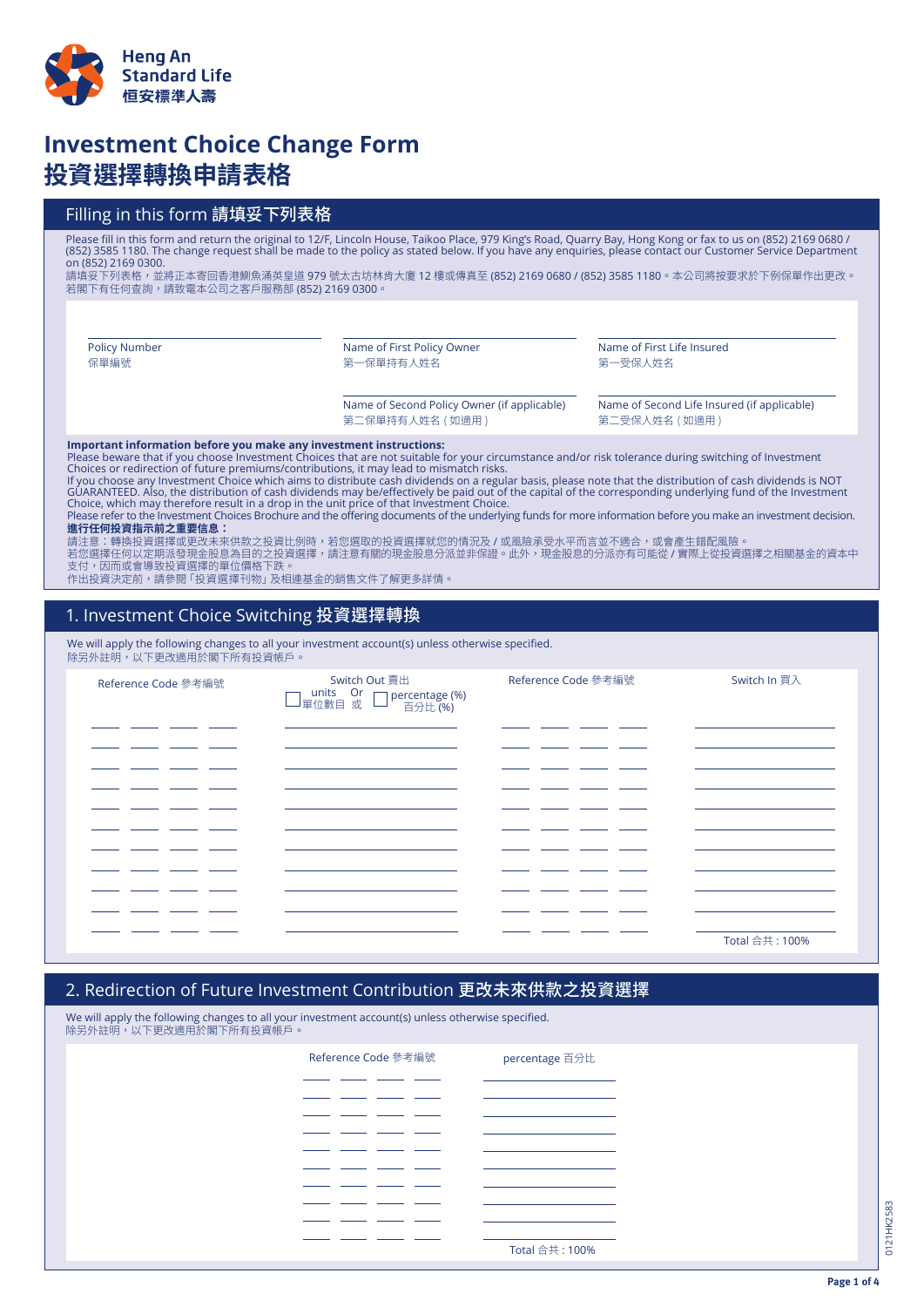#### 3. Bank Account Details for Cash Dividend 現金股息的銀行帳戶資料

Please provide HKD bank account details from a Hong Kong registered bank if you select an Investment Choice with an objective to distribute cash dividends on a regular basis. This bank account will be used for cash dividend distribution (if any). 如閣下選擇以定期派發現金股息為目的之投資選擇,請提供在香港註冊銀行的港元帳戶資料,用以安排派發現金股息(如有)。

English Name of Bank Account Holder (Name Must Match with Bank Record)\* 、<br>銀行帳戶持有人的英文姓名 (須與銀行紀錄之姓名相同)\*

English Name of Bank 銀行的英文名稱 \_\_\_\_\_\_\_\_\_\_\_\_\_\_\_\_\_\_\_\_\_\_\_\_\_\_\_\_\_\_\_\_\_\_\_\_\_\_\_\_\_\_\_\_\_\_\_\_\_\_\_\_\_\_\_\_\_\_\_\_\_\_\_\_\_\_\_\_\_\_\_\_\_\_\_\_\_\_\_\_\_\_\_\_\_\_\_\_\_\_\_\_\_\_\_\_\_\_\_\_\_\_\_\_\_\_\_\_\_\_\_\_\_\_\_\_\_\_\_\_\_\_\_\_\_\_\_\_\_\_\_\_\_\_\_\_\_\_\_\_\_\_\_\_\_\_\_\_\_\_\_\_\_\_\_\_\_\_\_\_\_\_\_\_\_\_\_\_

Bank Account Name<br>銀行帳戶號碼 銀行帳戶號碼 \_\_\_\_\_\_\_\_\_\_\_\_\_\_\_\_\_\_\_\_\_\_\_\_\_\_\_\_\_\_\_\_\_\_\_\_\_\_\_\_\_\_\_\_\_\_\_\_\_\_\_\_\_\_\_\_\_\_\_\_\_\_\_\_\_\_\_\_\_\_\_\_\_\_\_\_\_\_\_\_\_\_\_\_\_\_\_\_\_\_\_\_\_\_\_\_\_\_\_\_\_\_\_\_\_\_\_\_\_\_\_\_\_\_\_\_\_\_\_\_\_\_\_\_\_\_\_\_\_\_\_\_\_\_\_\_\_\_\_\_\_\_\_\_\_\_\_\_\_\_\_\_\_\_\_\_\_\_\_\_\_\_\_\_\_\_\_\_\_

(bank code + branch code + bank account number) (銀行編號 + 分行編號 + 銀行帳戶號碼)

\* The bank account holder must be the proposed policy owner 银行帳戶持有人必須是準保單持有人

#### 4. Explanatory Notes 註釋

Important Notes 注意事項 :

- 1) If this instruction is received on a Hong Kong business day before 3:00pm and approved by Heng An Standard Life (Asia) Limited on the same day, it will take effect and be processed on the next Hong Kong business day provided that if such day is a Fund Dealing date. If it is processed on a non-Fund Dealing date, it will take effect and be processed on the earliest Hong Kong business day thereafter which is also a Fund Dealing date. 如恒安標準人壽 ( 亞洲 ) 有限公司於任何一個香港工作日下午三時前收到並在其後批核此轉換,此指示將於下一個香港工作日進行。如進行當日並非基金交易日,指 示將會於其後最早出現的香港工作日進行,而此香港工作日必須為基金交易日。
- 2) Any instruction received on a day which is not a Hong Kong business day or received after 3:00p.m. on a Hong Kong business day will be treated as being received on the next Hong Kong business day before 3:00p.m. 如本公司於任何一個香港工作日下午 3 時後或非香港工作日收到此指示,此指示將被視作於下一個香港工作日下午 3 時前收到。
- 3) This instruction will not be processed if the selected investment choice(s) does/do not exist in the selected Account(s). 若選擇更改之賬戶內並未包含上述之投資選擇,此更改申請將不作處理
- 4) This instruction will not be processed if the selected investment choice(s) is/are relating to another processing instruction. 若選擇之投資選擇仍在交易當中,有關指示申請將不作處理。
- 5) The percentage for any selected investment choice cannot be less than 10%. 每項所選的投資選擇,其百分比最少為百分之十
- 6) Percentage indicated above must be in whole number and must be sum up to 100% for switching and redirection of future premium/contributions. 上述的百分比必需為整數。如於基金轉換或更改未來投資選擇,其買入百分比必須總和為百分之一百。
- 7) Switching between currency Cash Accounts is not permitted. 現金戶口內之貨幣是不能直接轉換
- 8) The value of Cash Account will be represented by the value of the units therein. 現金戶口內單位數目的價值代表該戶口內的價值
- 9) If the underlying fund(s) of any Investment Choice(s) that you have selected are derivative funds and your risk profile does not match with the risk level or type of the Investment Choice(s) that you have selected, the investment instruction will not be proceeded. Your risk profile last updated to us can be viewed at "My Risk Profile" section under the customer login account on our company website. You may want to update your risk profile by completing the Risk Profile Questionnaire (RPQ) which can be downloaded on our company website and returning it to us. You may also consult your Financial Adviser to understand your financial needs and our Investment Choices.

如您選取的投資選擇之相連基金包括衍生產品基金,而您的風險狀況與您選取的投資選擇的風險級別或種類不一致時,該投資指示將不會繼續執行。您可於本公司 網站的客戶登入帳戶內乙「我的風險狀況」查閱您最近一次向我們更新的風險狀況。您可於我們的公司網站下載及填寫風險承獲能力問卷以更新您的風險狀況,亚 。<br>提交給我們。您亦可以諮詢您的理財顧問,以了解您的財務需求和我們的投資選擇。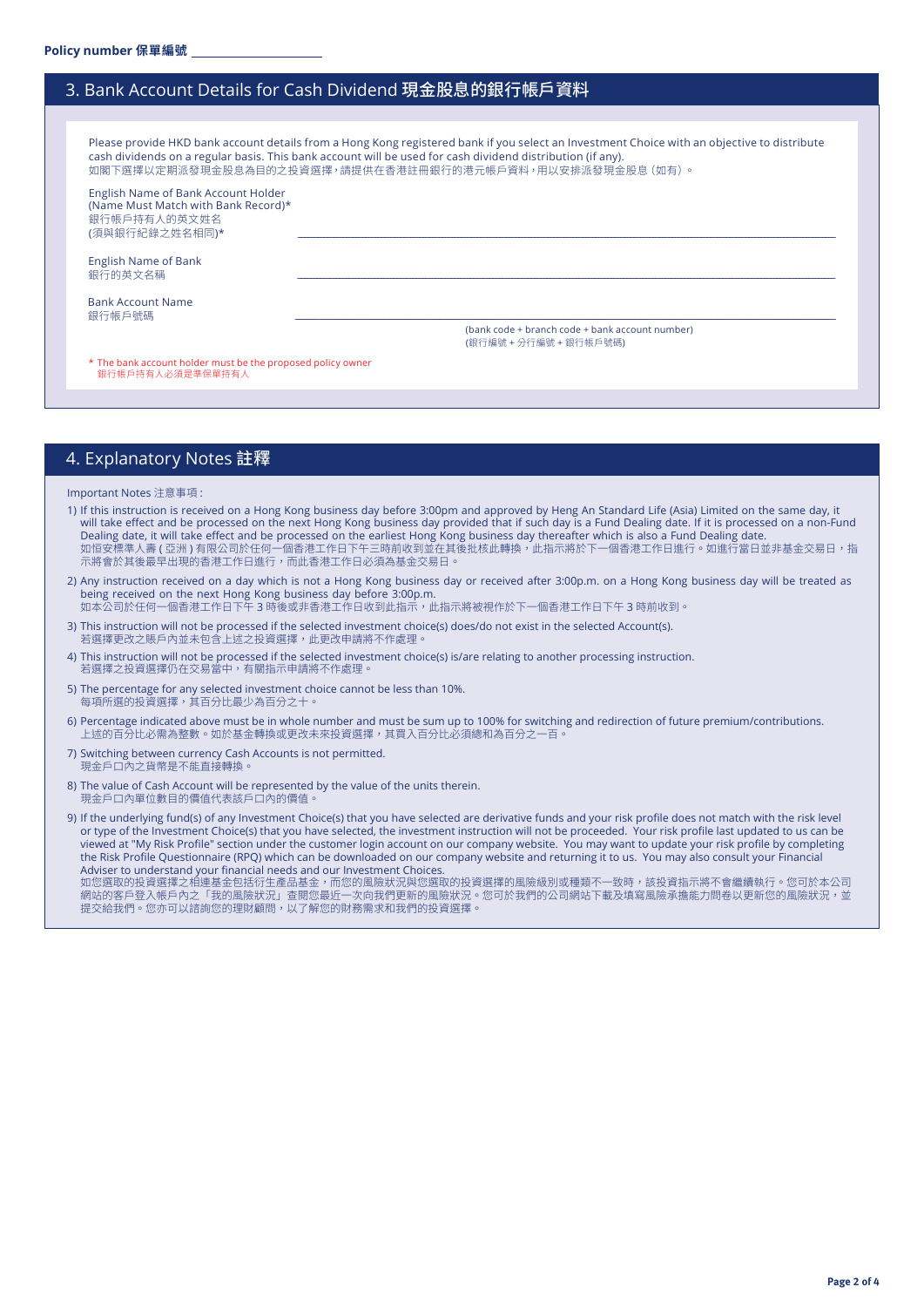## 5. Declaration and Signature 聲明及簽署

I/We hereby authorize Heng An Standard Life (Asia) Limited (the"Company") to act upon written instructions transmitted by electronic means producing a facsimile of a document "( facsimile instructions") purporting to bear my/our signature(s) without verifying the authenticity of the signature(s) appearing thereon or enquiring as to the validity of the facsimile instructions and to consider the facsimile instructions to be of the same force and effect as written instructions made in accordance with the policy.

本人 / 吾等茲授權恒安標準人壽 ( 亞洲 ) 有限公司 ( 「貴公司」) 根據通過電子方式發給貴公司並帶有聲稱屬於本人 / 吾等的簽署之傳真文件 ( "傳真指示" ) ,代表本人 / 吾等行事,並視該傳真指示之效力如同根據保單規定發出的書面指示一樣,貴公司亦不必核實該簽署的真偽或查問有關傳真指示的有效性。

The Company may be in its sole discretion accept or reject such facsimile instruction. 貴公司可全權決定是否受理傳真指示

All instructions transmitted to the Company through facsimile transmission and reasonably believed by the Company to have been given by me/us and which have been relied on or acted upon by the Company shall be irrevocable and binding on me/us whether or not such instructions have in fact been given personally or authorized by me/us.

所有通過傳真發給貴公司,且貴公司合理地相信乃由本人 / 吾等發出的指示,凡屬貴公司已經依照行事的,均不得撤回,並對本人 / 吾等具有約束力;不論該指示實際上 是否由本人 / 吾等親自發出或授權發出,概無例外

Under no circumstances shall the Company have any duty to enquire or verify the identity or authority of the person giving instruction by means of facsimile transmission.

在任何情況下,貴公司概無責任查問或核實通過傳真發送指示的人士的身分或授權。

I/We hereby undertake to indemnity and save the Company harmless from all losses and liabilities that the Company may suffer, in any way relating to or arising out of the Company action upon, delaying in acting upon or refusing to act upon any facsimile instructions, including improper, unauthorized or fraudulent facsimile instruction given by any person.

本人 / 吾等特此承諾,如因貴公司依據任何傳真指示 ( 包括由任何人士發出的不妥善、未經授權或欺詐性傳真指示 ) 行事、延遲依據或拒絕依據任何傳真指示行事, 由此導致貴公司遭受的各種損失和責任,本人 / 吾等將全面賠償貴公司使貴公司免於受損。

With respect to the investment choices made available by the Company for the allocation of my/our premiums/contributions under the Policy after deduction of all applicable fees and charges ( "Investment Choices" ), I/we further understand, acknowledge and agree as follows:

就貴公司於本保單所提出的投資選擇 ( "投資選擇" ) 而分配本人於扣除任何適用收費及費用後的保費 / 供款而言,本人 / 吾等明白、承認和同意以下事項: (i) Any instruction for the subscription, switching, conversion or redemption of the Investment Choices shall be in such quantity and value as may be acceptable to the Company in its sole discretion. I/We further acknowledge that any Cash Account, if it is a product feature of the Policy, is not considered as an Investment Choices under it;

任何基金的認購、轉換、兌換或贖回指令將以貴公司以其絕對酌情權所決定的數量和價值執行。本人 / 吾等進一步確認任何現金戶口 ( 如為本保單的產品特色 之一 ),將不被視為一項基金

- (ii) As each of the Investment Choices is linked to an external underlying fund, any instruction for the subscription, switching, conversion or redemption of an Investment Choice will be effected subject to any restrictions, limitations, fees and charges and other requirements relating to the subscription, switching, conversion or redemption of the relevant underlying fund; 各項基金均與外部相連基金掛鈎。任何基金的認購、轉換、兌換或贖回指令將受有關相連基金就其認購、轉換、兌換或贖回的禁止、限制、收費及費用和其他 要求所影響;
- (iii) Each Investment Choice has its own investment objective, fee structure and risk factors and some of them may invest in whole or in part in derivatives or structured products, hence not all the Investment Choices are suitable for the allocation of my Investment Contents. Before I/we give any instruction for the subscription, switching, conversion or redemption of any Investment Choice, I/we will evaluate my/our own financial situation, risk tolerance level and will seek professional advice where necessary; 各項基金均有其投資目標、收費模式和風險因素。部份基金可能將全部或部份投資金額投資於衍生產品或結構性產品,故非所有基金均適合予以分配本人 <mark>/</mark> 吾等 的投資金額。在發出任何認購、轉換、兌換或贖回指令前,本人 / 吾等將衡量自身的財務狀況、風險承受能力及尋求專業意見 ( 如需要 )
- (iv) Without limiting the generality of the foregoing, the Company reserves the right to reject, suspend or defer any instruction to subscribe for, switch, convert or redeem any Investment Choice, in such manner and to the extent necessary, as determined by the Company, to comply with any restrictions, limitations or other requirements relating to the subscription, switching, conversion or redemption (including any restrictions or limitations associated with excessive trading, short term trading or market timing) of the relevant underlying fund; 在不限制前述的確認下,責公司保留權利以責公司認為必須的方式和程度拒絕、暫停或押後任何認購、轉換、兌換或贖回任何基金的指令以符合任何有關<mark>相</mark> 連基金就其認購、轉換、兌換或贖回的禁止、限制或其他要求 ( 包括就任何禁止或限制過度交易、短線交易或選時交易 );
- (v) Without limiting the generality of the foregoing, the Company may deduct from an Investment Choice any amounts to cover any fees, charges or expenses (including any fees and charges associated with excessive trading or short term trading) incurred by the Company in connection with the subscription, switching, conversion or redemption of the relevant underlying fund; 在不限制前文下,貴公司可從基金中扣除任何款額以支付貴公司就任何與認購、轉換、兌換或贖回有關相連基金相關所招致的費用、收費或開支 ( 包括就任何 過度交易或短線交易有關費用或開支 );
- (vi) The restrictions, limitations, fees and charges and other requirements relating to the subscription, switching, conversion or redemption of the underlying funds are set out in the offering documents, prospectuses and constitutive documents of the relevant underlying funds, and I am/we are deemed to have read and understood such offering documents, prospectuses and constitutive documents before giving any instruction to the Company for the subscription, switching, conversion or redemption of Investment Choices; 相連基金的限制、局限、收費和費用及和其他有關認購、轉換、兌換和贖回相連基金的要求均在其銷售文件、招股說明書及組成文件中列明。本人 / 吾等在向 貴公司就任何基金發出認購、轉換、兌換或贖回指令前將被視作已經參閱及明白該等銷售文件、招股說明書及組成文件的內容;
- (vii) The Company shall not in any event be liable to me/us for any losses, damages or expenses whatsoever arising out of or in connection with any failure or delay in processing any instruction for the subscription, switching, conversion or redemption of Investment Choices; and 貴公司在任何情況下將不會就任何基金的認購、轉換、兌換或贖回指令被延遲執行或不能執行而產生或與其有關的任何損失,損害或費用向本人 / 吾等承擔任 何責任;及
- (viii) Where there is a switch of investments or funds, the proceeds from the switch-out Fund will first be converted to the policy currency using exchange rates determined by the Company. I/We acknowledge and agree that I/we shall bear all the currency exchange spread and risks associated with such currency conversions which have been explained to me/us. I/We further acknowledge that I am / we are aware that the currency exchange spread will be applied if the currency exchange involves non-HKD transactions and that the spread will be reviewed regularly and could go up as well as down.

若於基金之間轉換投資,基金所轉出的資金或款項將先以貴公司釐定之兌換率折算的保單貨幣計算。本人 / 吾等確認及同意本人 / 吾等須承擔已向本人 / 吾等 解釋的有關貨幣折算所涉及的貨幣匯兌差價及風險。本人 / 吾等進一步確認已清楚明白如涉及非港元貨幣匯兌,貨幣匯兌差價將被應用,以及貨幣匯兌差價將 會被定期審查,並可能上漲和下跌。

If more than one instruction in respect of different transactions are received on the same day (whether it is by one or more means), the Company has the sole discretion to determine the priority in dealing with such instructions. In such event, there may be delays in executing such instruction or instructions and the Company shall not be liable for any direct, indirect, special or consequential loss or damages arising from such delays. 倘若在同一天收到超過一項以上不同交易的指示 ( 無論透過一種或多種方法 ),貴公司有權自行決定處理該指示之先後次序。在這種情況下,執行指示可能有所延誤, 而貴公司對該延誤所引致之任何間接、直接、特別或間接損失或損害,概不承擔責任。